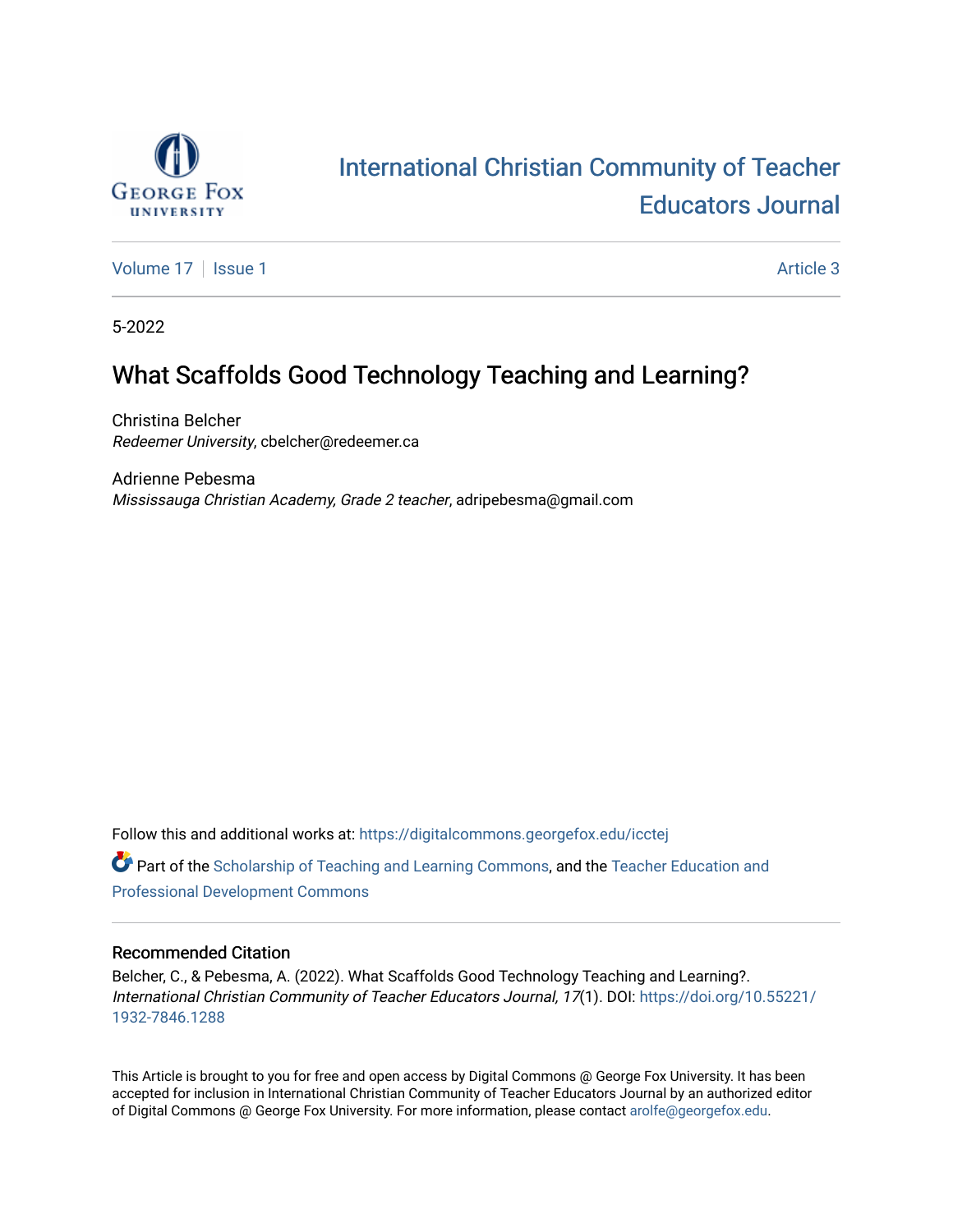# What Scaffolds Good Technology Teaching and Learning?

# Abstract

"Within a six-week full time practicum experience, these candidates put their own personal philosophies of what it means to educate a student alongside their own presuppositions of how an increasingly digital classroom may improve or deter learning."

# Keywords

teacher candidates, technology, philosophy, perception, culture

# Cover Page Footnote

Research reported in this publication was supported by a Teaching and Learning Grant from Redeemer University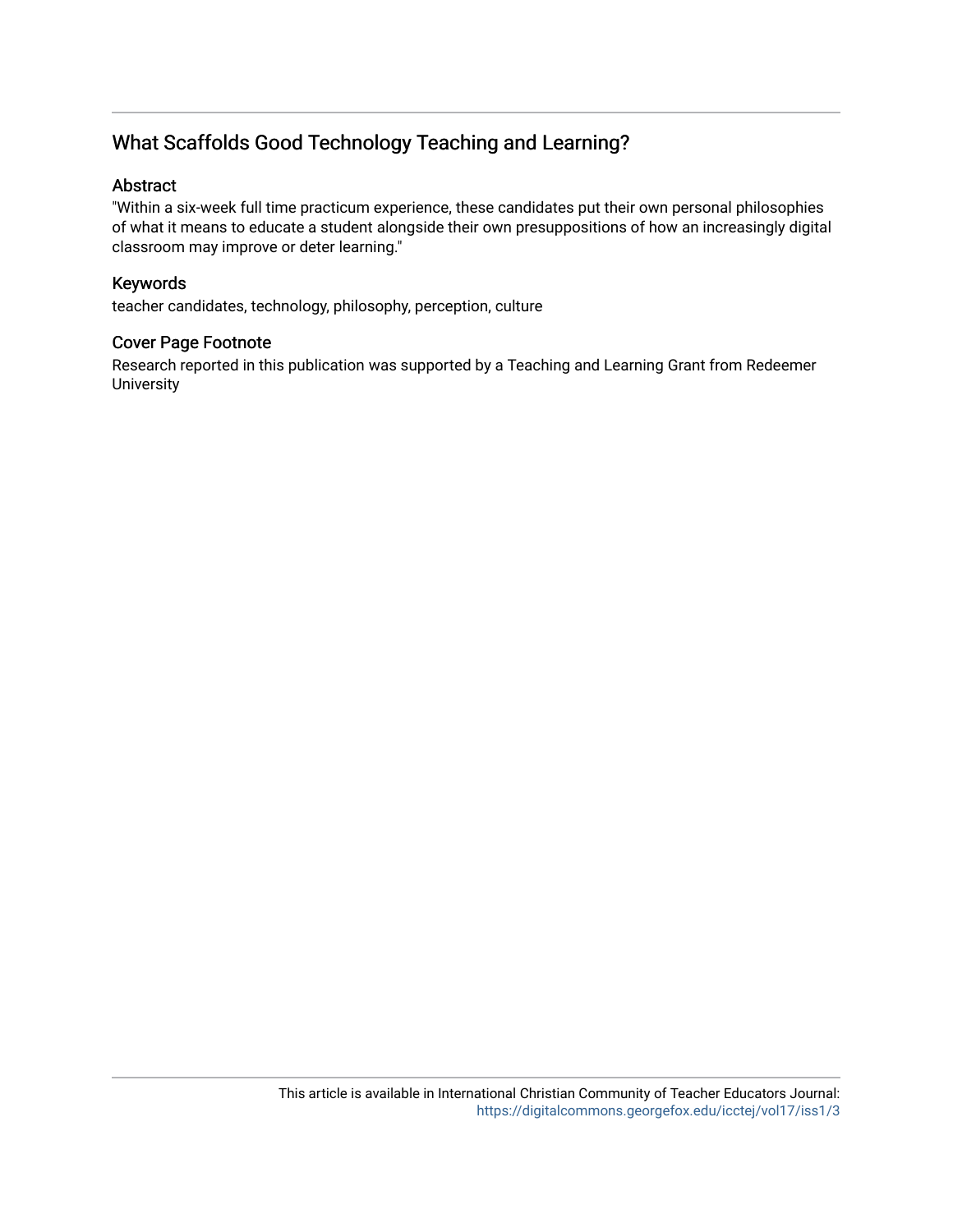

# **What Scaffolds Good Technology Teaching and Learning?**

*Christina Belcher, Redeemer University*

*Adrienne Pebesma, Mississauga Christian Academy*

n the cusp of a pandemic in the winter of 2019, while engaging a course on intentional teaching and pedagogy in a Foundations of education course, five teacher<br>
foundations of education course, five teacher<br>
condidates discussed the essumption that candidates discussed the assumption that improvement in student learning would be a result of the use of technology in the classroom. These students explored classroom learning in order to see if intentionality and a personal philosophy about what education is for within technological use in the classroom emerged within actual practice.

Within a six-week full time practicum experience, these candidates put their own personal philosophies of what it means to educate a student alongside their own presuppositions of how an increasingly digital classroom may improve or deter learning. Using an ontological narrative approach (Pace, 2009; Caine et al., 2013), coupled with the importance of dialogic narrative conversation, noted by Mikhail Bakhtin (1986), the experiences of candidates, classroom teachers, principals, and students unfold.

Ontological narrative as a method within qualitative analysis is not new. Educator John Dewey, in his work on experiential learning (as cited in Cain et al., 2013), described narrative ontology as experiences that are continuously interactive, resulting in changes in people and the contexts in which they interact. Due to this, they are seldom simple and linear, often coming to light in a serendipity moment within a conversation. This necessitates attention to what Dorothy Smith

(2005, 2006) would term the inner voices of those who work within an organization or ethnographical context.

Due to the importance of agency and voice in education, an ontological interpretive approach within a narrative context best informed these teacher candidates as they pondered the overarching question, What scaffolds good technology teaching and learning?

Candidates considered three question prompts for this research in order to enable an intentional approach for authentic learning. These questions investigated the requirements of the school, the personal intentionality and philosophy of the teacher, and the view of the student who receives the teaching. The questions and their order are as follows:

- What is the technological philosophy of the school? How is this communicated to teachers by the principal? Do teachers communicate this to students?
- Does the classroom teacher have a personal philosophy for using technology in the classroom? How and why is this applied to student learning?
- Does the student think technology is used to further learning?

The context for the study represented learning situations within eight different classrooms across the elementary school spectrum. The

**Christina Belcher, Professor Emeritus, Redeemer University**

**Adrienne Pebesma, Grade 2 Teacher, Mississauga Christian Academy**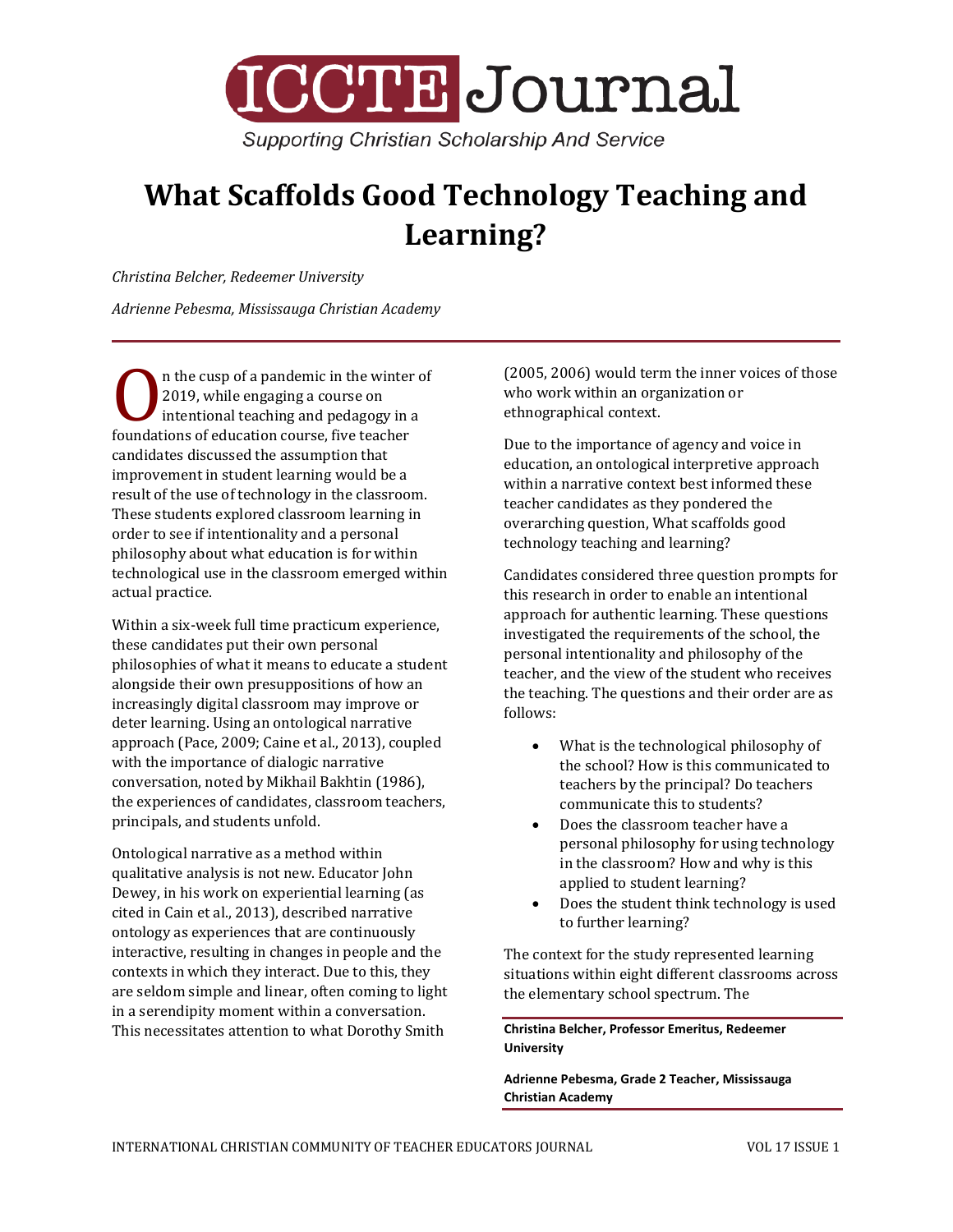junior/intermediate (JI) grades included studies in French for two classrooms, and music in one, as well as some or all daily core subjects, while the primary grades (PJ) involved teaching full core subjects daily. The research spanned three different boards of education in the greater Toronto area in Ontario, Canada. A summary table of level and grade can be found in the following chart. It is noted that the teachers are not identified, but serve as an ethnographic/autoethnographic voice, in order to preserve anonymity.

## **Table 1**

## *Title: Overview of Participants and Grade*

# *Levels for Teaching*

|         | Grades Subjects       | $PJ/K-4$ | $J/I: 5-8$ |
|---------|-----------------------|----------|------------|
| 7 & 8   | French & core         |          | JI.        |
| 5, 6, 7 | French & core         |          | Л          |
| 8       | Language, Art & Music |          | JI.        |
|         | All subjects          | $K-4$    |            |
| K       | All subjects          | K-4      |            |

Permission to conduct this research was granted by the Redeemer University research office via an internal teaching and learning grant. Although this is a small study, it is an important one, as it examines how the philosophy and epistemology of the teacher enables or restricts intentional teaching within the daily life acts of the school regarding the use of technology in the classroom.

This research is informed by the academic learning experience of the teacher candidates while in university, the personal philosophy of the teacher candidates on what education is for, their view of the student, their focus on student learning, and the precept that education is both informed and informs the greater life beyond the classroom. Their subsequent narratives provide a window into seeing if what is considered of value to a teacher candidate in their education, transfers into discernment within actual teaching. This is helpful in confirming that what we hold dear as an educational belief does impact both our ideas of education and our delivery of it. This section now unfolds into a review of the literature, considerations of methodology, discussions, and conclusions.

#### **Literature Review**

Prior to reviewing the literature on teacher development, it is important to note that the aspects of teacher ontology, philosophy, and intentionality in teacher preparation are significant when inquiring into what scaffolds good technology teaching and learning. Training in teacher preparation enfolds the internal and external composites of what it means to be a good teacher. In Ontario, Canada, the location of this study, the Ontario College of Teachers (OCT) considers the character of the teacher to be worthy of note, as cited in the OCT publications of the standards of practice and ethics for Ontario Teachers (2019). Care, respect, integrity, and trust are required, in tandem with the standards of having a professional vision, identifying values, knowledge and skills, and using professional judgement. The social world and learning interweave within the education of a student. Sergiovanni (2000) described the school community as being made of both system world (internal organization in which you work) and life world (socio-personal) components. Education is a life act, not a cognitive isolation of the mind. It is for these reasons that an ontological narrative approach was taken in order to mine the information for this research, and why teacher stories in narrative form are of importance.

The literature review centred on aspects of technology and its use in the classroom. Available literature at the time of this study revealed research within four key themes around technology and its use. Each of these themes added to the context of how, why and when to use technology in the classroom. These themes are: (a) pedagogical technique, (b) social/cultural experience, (c) decisions surrounding implementation of technology, and (d) the need for contextual training in teacher education. Data is grouped into themes emerging from the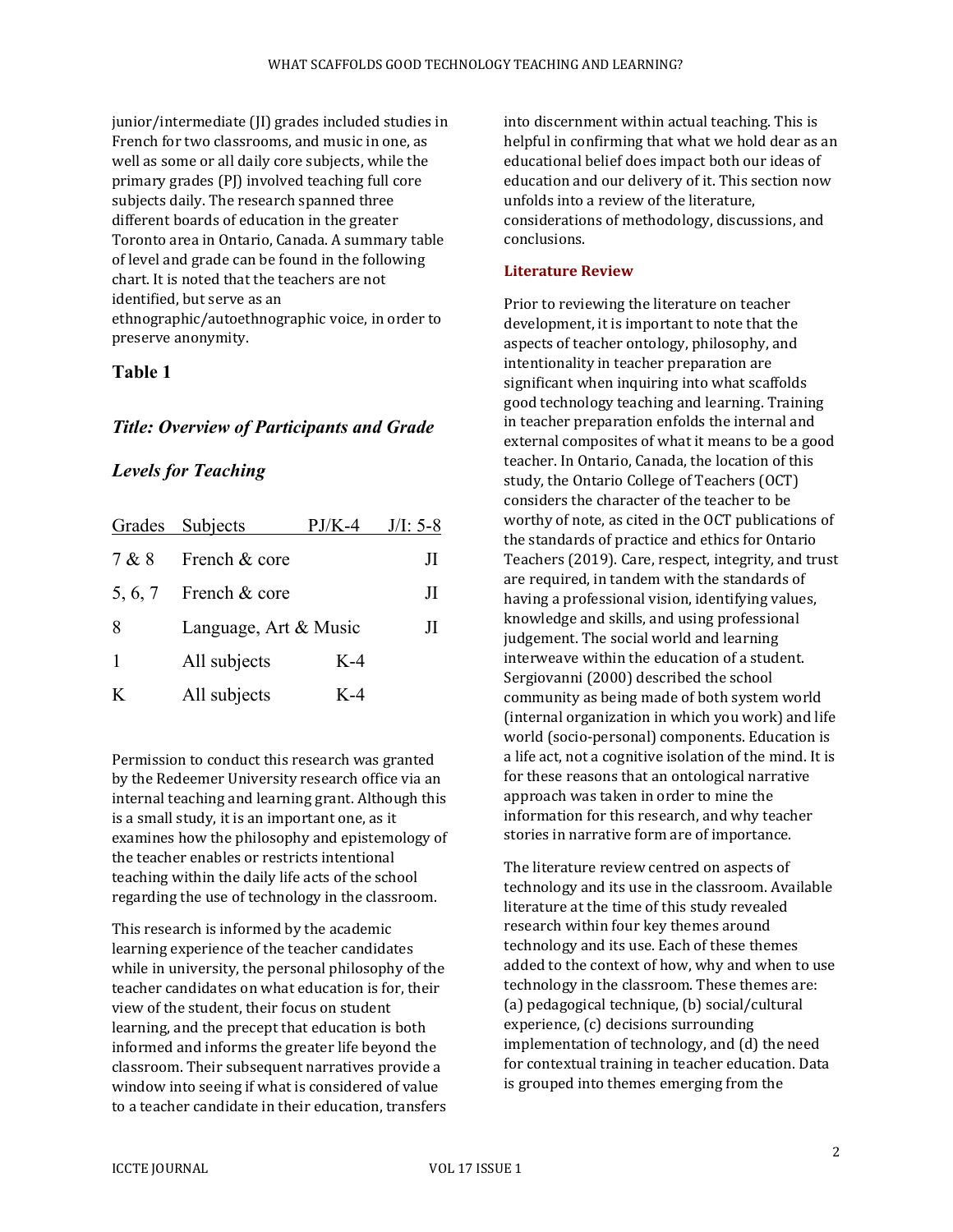literature review, in order to identify these within the narratives from the classroom.

A focus on models and tools for technological pedagogy featured in the first theme. Research by Brush and Saye (2009), Ersoy and Boskiurt (2015), Gilakjani (2013), Koehler et al. (2011), Salmon (2000), and Smart et al. (2013) examined pedagogy and practice. Practices noted by these authors targeted use of portfolios, whiteboards, games, language, and sequential cognitive development as being key to technology use in the classroom. These were, so to speak, the tools and mind maps of the trade. It will be noted that some of these themes readily emerged in classroom narratives. Findings from their research related to teaching from a mode to instill technique and individual efficacy in the classroom. Research exhibited what the technological tools and models can do, and how to improve schools with technology in order to become effective and efficient. Absent is the need to contextualize models, tools, and language within deeper meaning-making regarding the use of technology and its effects on the learner. Missing is the voice of intentional purpose of the school or classroom teacher.

This is important because technique alone will not take into consideration the intent, and context of interactions with students in the experience of learning (Briel, 2021). This omission of the dynamic between the school leader, teacher, and learner provides incomplete alignment with this specific study's interest of scaffolding learning towards an intentional end.

Research pertaining to the second theme, the social/cultural world of education, was found by Schlasberg (2021), Mercer et al. (2019), and Ruggerio and Mong (2015). Their research involved building classroom relationships or dialogue and aspects of student-centred practice. These components were seen to be significant, but this research did not inform or address the synergy between the teacher, school, student, and technology in the ways which would explore a narrative voice. For example, researchers "doffed their hats," so to speak, on the significance of social aspects, but not on the intentionality of thought to do so or the reasons behind doing so. In two of the three legs of a three-footed stool, the

teacher and technology were paramount, with the learner remaining mute. Aspects of these teacher/student narratives, when present, appeared to focus on individuality, rather than in a dialogical classroom mode of inquiry. This removed the significance of dialogic narrative that a narrative inquiry provides.

The third theme, decisions surrounding implementations of technology, and the fourth, on teacher education, both emerged in a paper by Baek et al. (2008). They considered how teacher experience affected decisions on using technology to support teaching and learning. This theme was closer to the idea of intentional learning and teaching. Their study found experienced teachers used technology as an involuntary response to external forces, rather than using it of their own will. In this research, the "why" question of intentional use of technology raises its head.

On improving teacher education, Hannafin amd Savenye (1993), McKnight et al. (2016), Ross et al. (2010), Topp (2014), and Zhou and Augiton (2015) identified the need for contextual training and the suggestion to restructure professional development for teachers. Identifying technology with a connection to context and purpose was significant to our research.

Briel (2021) noted that technology has benefits for the learner in that it is self-paced, allows access for the disabled, is flexible and leads to cost reduction for students. In tandem, it also has the drawback of lower higher education completion rates (Parr, 2013), a lack of training prior to its onset for teachers and students, and the reality of Zoom fatigue. This paper provided a scope of affordances, both positive and negative, that included all participants in the study. The narratives emerging from the focus sessions brought forth the social concern of parents and educators regarding the amount of screen time per student age suggested for mental health by the medical association, and the unknown of how much children are online at home and school. Education engages and is affected by the social world.

The literature review suggests that technology is paramount in classroom use. Absent is a consideration of the intentional philosophical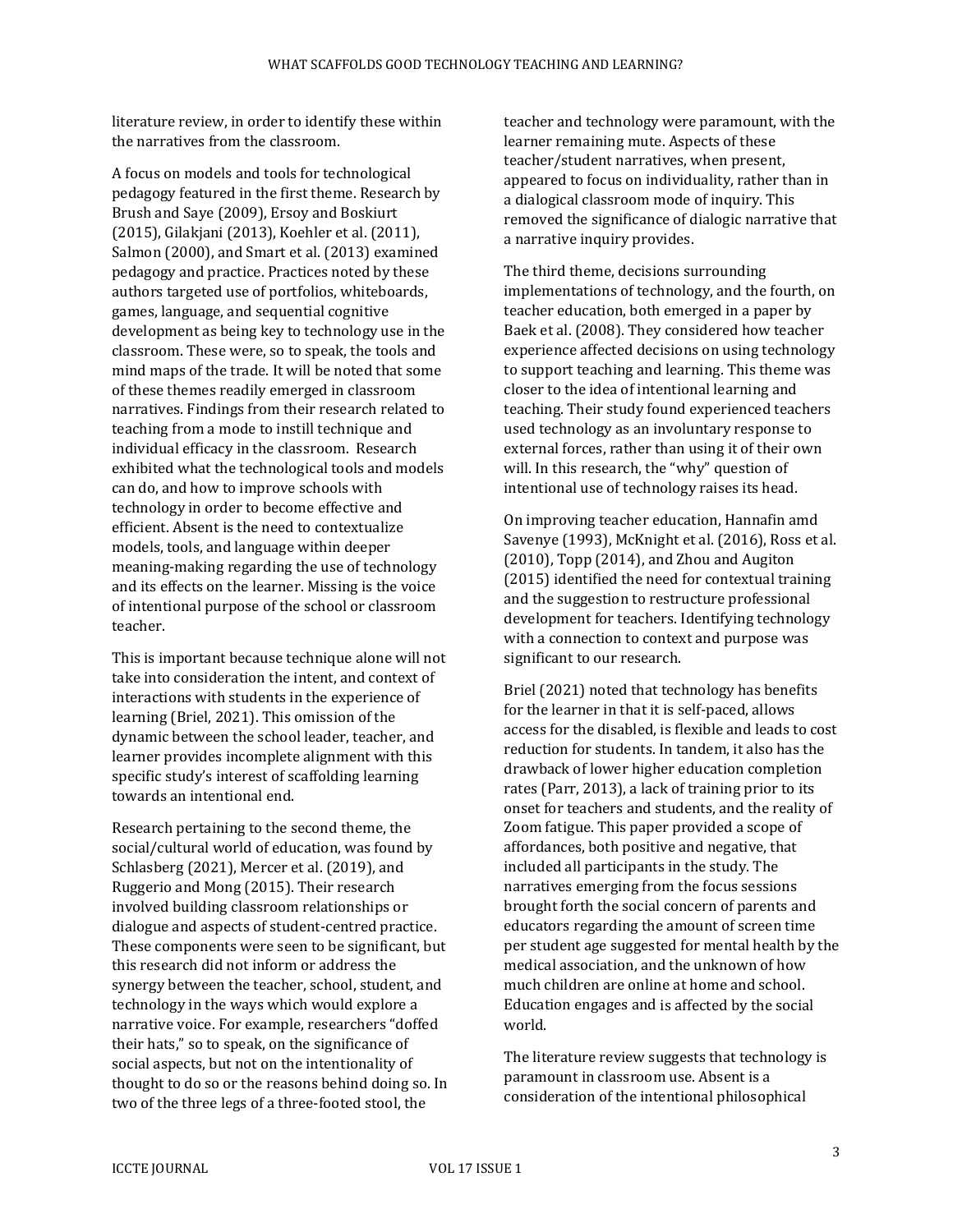aspects of the school principal, as head of the institution, the teacher in the classroom, or the voice of the student who is receiving technological implementation in the classroom. In planning our question prompts, the literature review framed significant aspects. It is noted that all of the aforementioned themes became reflected in the comments within the four focus sessions of this research. It is within these focus sessions that further comments will be made on the link between the literature review and the study within our narrative analysis.

#### **Methodology**

#### **Situating Methodology**

Before going into the narrative methodology, it is helpful to consider the aspects of ontology, epistemology, and the need for voice in this study. Interest in the educational use of technology and connection to the social elements of education, align well within the work of Smith (2005, 2006) and Gee (2005). These authors target the importance of authentic voice within any situational ethnographic context as a lens to authentic lived experience. It is here that the voices of the school, teacher, and learner obtain a sense of place. Dorothy Smith (2005, 2006) in her ethnographic research, sees peril in not attending to the individual voices in educational settings when she stated:

> …[traditional sociology] interprets the everyday and local events in terms of a framework originating in sociological and political discourse. Its conceptual structure displaces people, displaces their activities, displaces the social relations and organisation of their doings. (Smith, 2005, p. 31)

Gee (2005) valued discourse analysis, noting that particular attention needed to be given to repeated language, key words, verbs, and themes in fully understanding what the individual means

and values. For this research, these authors have been central to our analysis of narrative work.

#### **Context and Analysis for Methodology**

For the voices of the teacher candidates, teachers, and students to be heard, their meaning is situated within their context and that of the teacher candidate working within that context. Transcripts of the conversations in focus group sessions during this study were recorded and transcribed so that each candidate had a different colour code for their comments and quotes, nested within their PJ and JI contexts. Direct comments were colour-coded for each student teacher and highlighted so they could be identified across all classroom discussions per grade. Comments were then noted by theme. Comments are incorporated anonymously into the findings and discussion sections of this paper. For anonymity, these were charted by the grade level taught. Of primary importance were the four faceto-face discussion sessions held with student candidates. Two of these focus sessions served to formulate and verbalize the ontological perspective for the education student.

Focus session one, prior to classroom practicum entry, had candidates revisit their philosophy of what education is for; providing each student with a personal plum line for viewing in the classroom. As one student noted, "Now I know why teacher education has a personal philosophy of education paper." Focus session two reflected on teacher training, courses, and forming perspectives regarding technology from their own teacher education. Focus session three occurred after three weeks of acclimatizing to the school, classroom, and students, and considered the key questions of the study. In focus session four, students met to discuss and clarify final findings and outcomes.

The following figure provides a visual of how the four focus sessions unfold during the six weeks of the student practicum experience, and the two weeks prior to entering the classroom.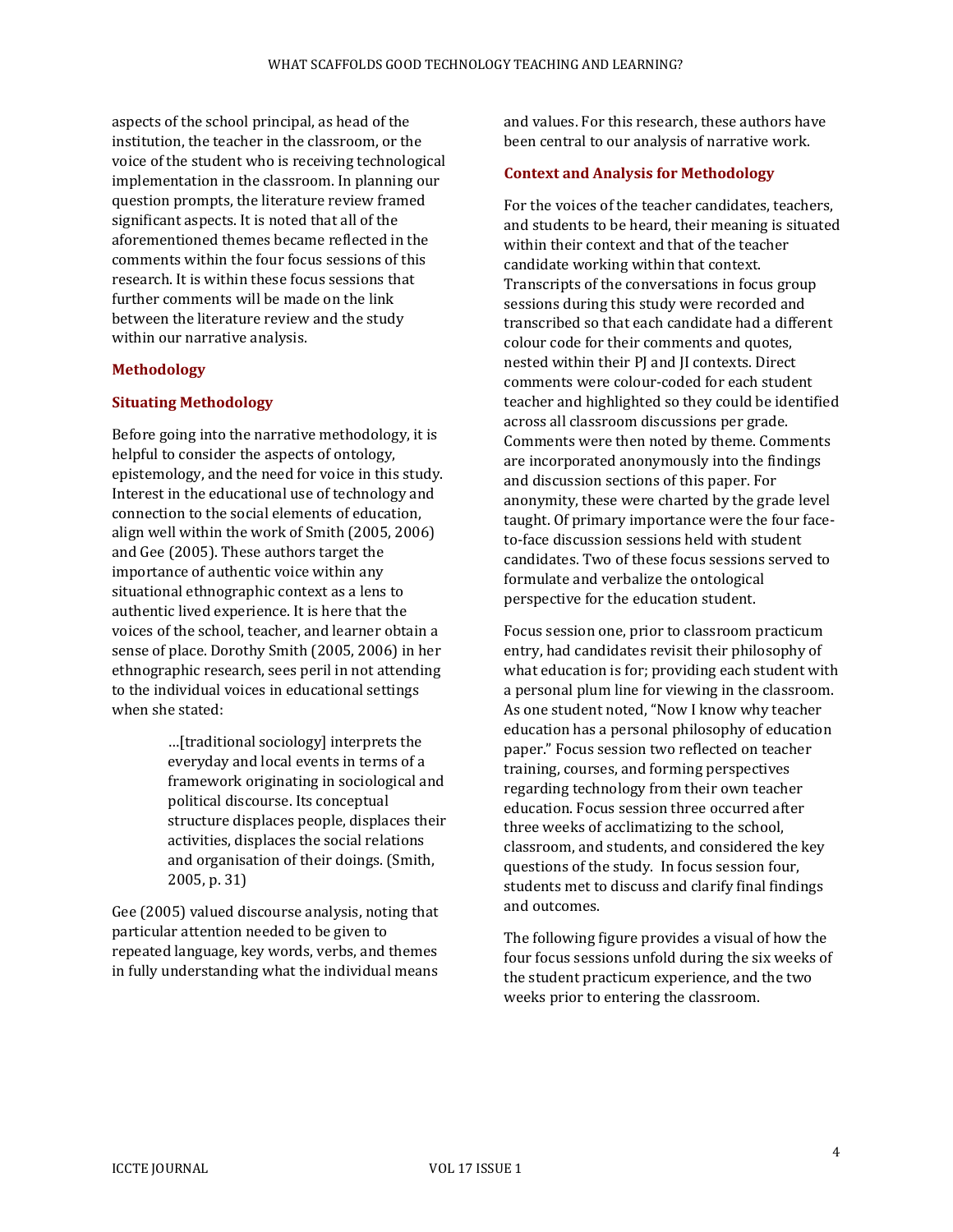**Focus Session 1** Candidate focus on their personal



## **Figure 1: Focus sessions during the study**

#### **Narrative Data and Discussions**

#### **Focus Session 1**

In understanding the narratives of others, it is helpful to understand your own. This was the purpose of focus session 1. Candidates in this study emerge from a Christian teacher education program, and therefore, their faith infuses their perspectives of life. Clarifying a personal philosophical and ontological stance before starting the research enabled each candidate to be able to identify changes in their own perceptions as they experienced the reality of the classroom. This supports a statement by Parker Palmer (2000): "Before you tell your life what truths and values you have decided to live up to, let your life tell you what truths you embody, what values you represent" (p. 3). Having a goal of what it means to educate a student informed a priority of keeping the student learning intentional and central. Additionally, it connected each candidate's desire

for life-world application. In discussion, these students formed a communal definition of "'being educated" that aligned with their worldview of being fully human:

1.Students considered and clarified professional personal philosophies for teaching and

A teacher's job is to lead and influence kids in becoming fully human by helping them make decisions. These skills [technology] will come to you because you live in the world, but you much first know how to live in the world and then you can learn these things once you know because this is the higher thing. (PJ/JI collaborative teaching philosophy)

The first session supported the reality that no researcher comes to research without a prior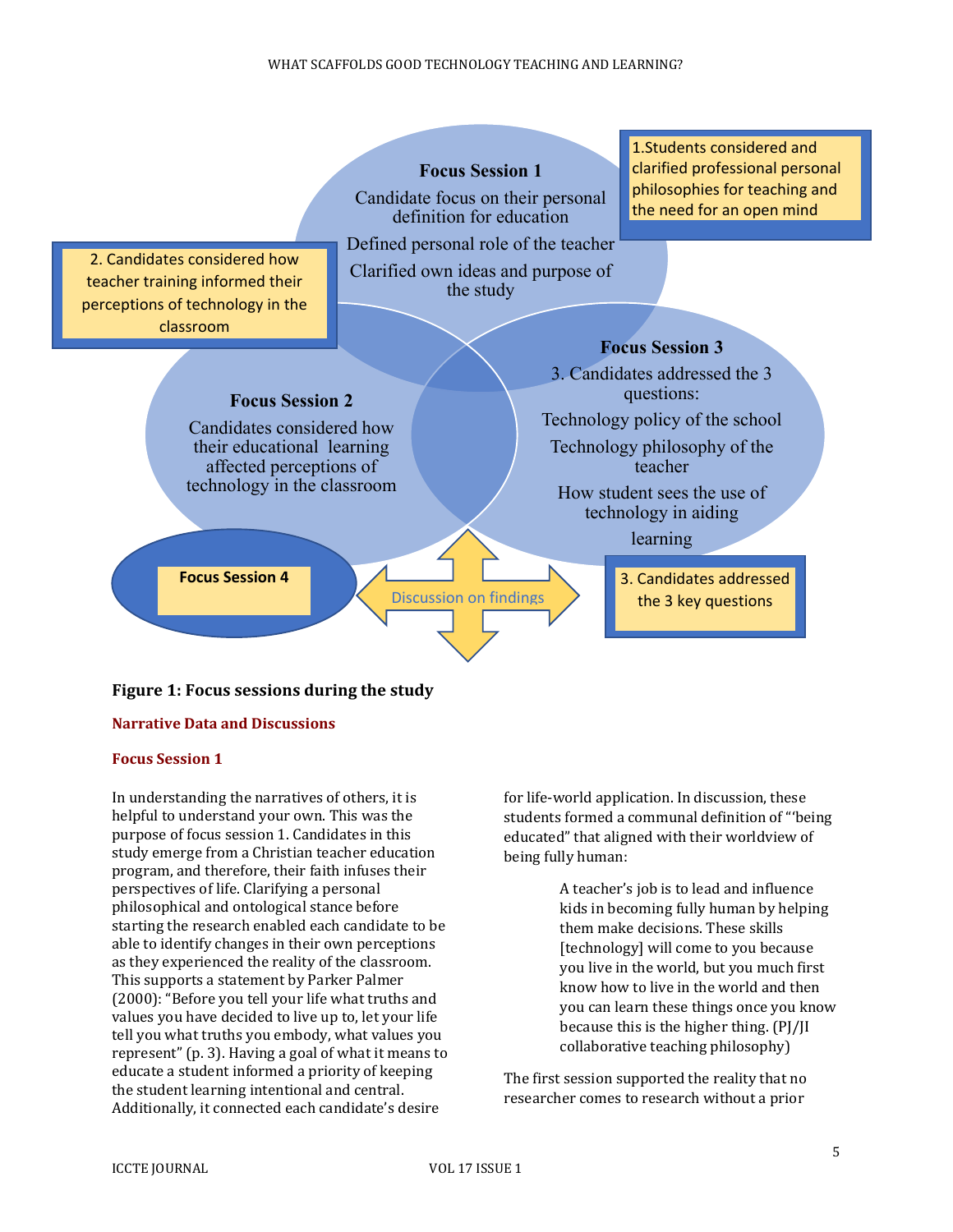perspective. It also confirmed that a definition of education flowed from the personal philosophical understanding and ontology of each individual teacher. As a team, they settled on a final definition for the purpose of their research.

> *I think the purpose of education is to make a person fully human; to be able to live in the world with other humans. Technology creates a separate reality. We are not technology. Virtual relationships need to be subordinated to a lower level of importance than becoming fully human. Technology should not be given to people*

*until they can differentiate this.*

Narratives from each of the four focus sessions showed an interesting connection between the order of a personal philosophy on what it means to be educated and the reality in the classroom. In their philosophy, becoming fully human to engage the world was the main thing. Recognizing virtual reality should be subjugated in order of preference. This proved to be insightful and crucial to observations, especially in the final section of the study, when compared to the philosophy that emerged. In order to leave the narratives in context, quotes emerge as part of the discussion for each focus group session. Narrative inquiry is not linear and is sometimes messy as people tell their stories.

#### **Figure 2: Ordered thinking in a philosophy of education**

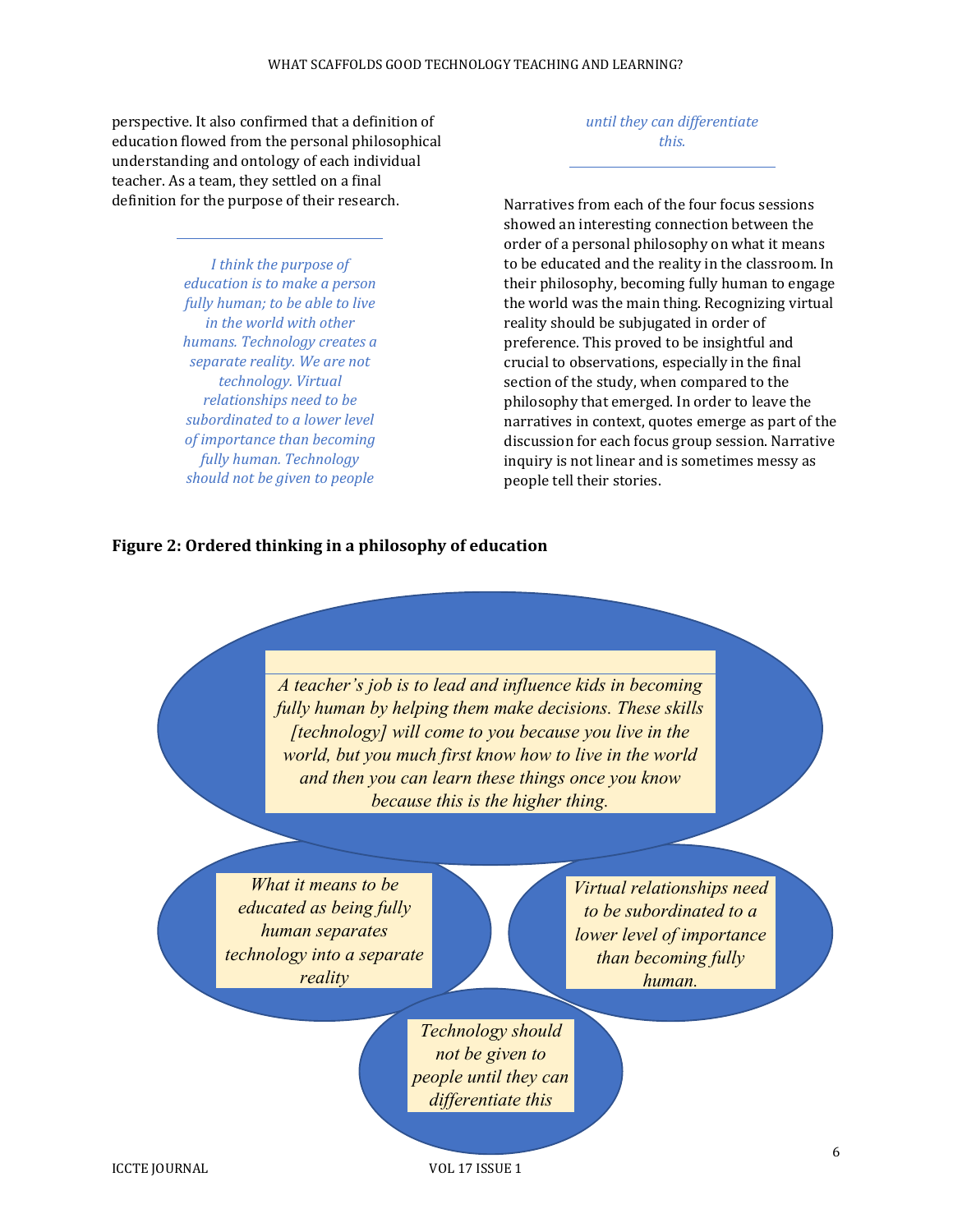The second focus session occurred after the first three weeks that students were in schools. They entered this period of time with past course content informing them. Their narratives are incorporated in these findings, where the numbers following the anonymous quotes signify grade level.

Candidates recognized that their teacher training included readings and discussions on the use of technology in the classroom (Postman, 1993; Shermer, 2018; Turkle, 2016; Twenge, 2017), and felt that was helpful in having them integrate learning with a purpose and a plan for its use. More importantly, it helped them to know themselves in relation to using technology both as a teacher and receiving it as a future teacher.

As digital natives, technology is part of this generation's lifestyle, and candidates said that making them aware of the use of technology in learning was helpful for deciding when it was most beneficial and when it was not. They discussed changes in their own emerging adult personal habits (i.e., removing technology from the bedroom at night, for example), assisted them to consider how much they used technology and how much it used them in mindless ways to be more connected to it than they needed to be.

One of teacher candidates (K-1 grade level) in this session observed how technological use of videos in the classroom did not help students remember the content in ways that would assist them in applying it. There was discussion on what one JI

participant perceived to be a lack of creativity and imagination in the junior grades, where one classroom made heavy use of videos and iPads, and computer games like Kahoot. An example in the primary grades was very specific:

> Grade one students were to print a sentence. They were then to type it on their iPads, which took them three times as long. This was very overwhelming for most of the students, and I felt teaching them to write a sentence and commending them for being able to do it, (it was about a picture they drew), would be more satisfying, and less a waste of time. (1)

This led to a discussion on the best reason to use technology pedagogically considering outcome, applying backward design (Wiggins & McTighe, 1999), and not just to use it because it was there. A junior grade teacher also commented on the demise of small motor skills in her students: "My teacher commented on the fact that in her grade 6 class, students did not know how to hold a pencil properly, and their writing was almost indecipherable" (5/7).

Technological devices were often used as rewards – i.e., "When you get your work done you can have ten minutes on an iPad" – and this produced rushed, shoddy work in order to guarantee iPad use instead. Another candidate noted that with one Autistic student on the ASD spectrum, the teacher tended to use the iPad to keep the peace, and to remove him from the direct teaching venue so he did not disturb others. There was some discussion as to whether in an inclusive classroom, this was a form of exclusion, or a necessity.

These musings led the candidates to believe that a philosophy or policy for the use of technology as it related to authentic learning should be a considered in schools. They felt it should be a responsibility of the principal to communicate such a policy to teachers. Candidates also realized that most teachers were not trained in the art of using technology, "when it was best to teach with it" (7/8), and not just because it was there. Technology was engaged to see what children could do but did not relate to what they could become when it was not available for their learning. It was also noted that when the iPad table was not plugged in overnight, or when disruptions in service occurred, it wasted a lot of learning time.

Primary teachers noted the time involved on taking photos of the children in class doing work. Upon inquiry, they found that principals wanted the pictures they were taking to show parents what was happening. It was a good promotion for the school, and assisted parents in seeing what was done at school daily. One of the candidates (5- 7) queried, "I wonder why agendas are not enough. Everyone takes one home and parents can find out there what they did in class." Another participant (5-7), who is also a parent of school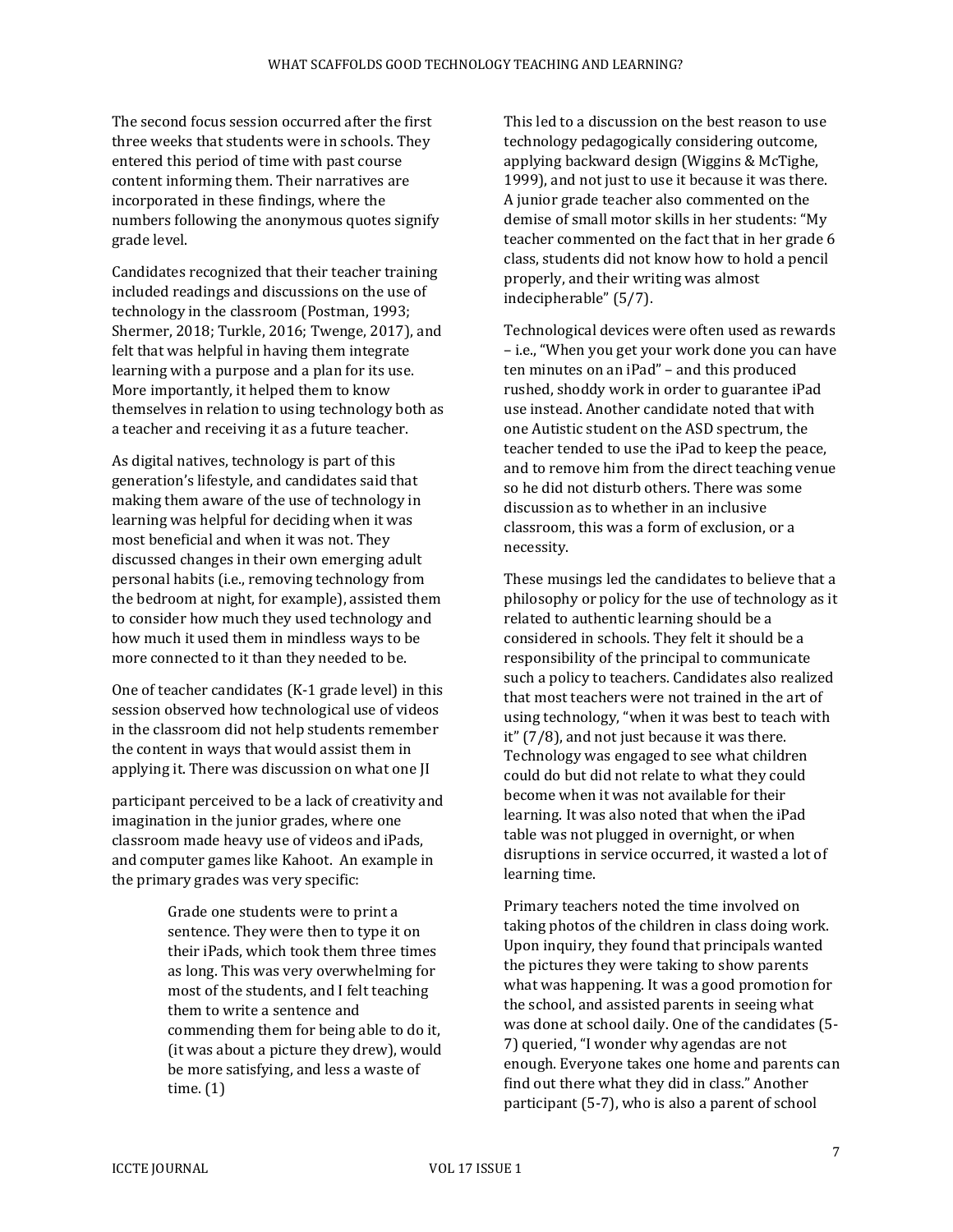age children, expressed that she found it annoying to get photos send to her so frequently. Seeing her child looking happy did not equate to learning in her mind. She was more interested in talking to her child about what learning was occurring in school or reading the agenda to discover what was lacking or not lacking educationally in her child's subject experience. She said all the communication could be very disruptive inside and outside of the classroom. If she needed to be contacted, she would rather be phoned. The others, who were not yet parents, noted that they had never considered the parental perspective. That also led to some discussion about parents phoning children at school, and vice versa, which could prove a troublesome interruption to both teachers and students. Most of the work in the primary classrooms required concrete examples and manipulatives, interactive instruction. Candidates felt this was of benefit in getting to know the identity of the student. It also assisted the children in learning how to socialize and listen to each other while problem solving, with geoboards for example, where they could manipulate the process physically. One point of note was that both teachers in the K-I classrooms were constantly taking pictures with their iPads of the children during learning, and the students and the teacher were often distracted by this task, which was quite time consuming. One candidate mused:

> I learned new things, [about what programs were out there] but [at PJ level], I do not really want a lot of technology in the classroom. Young kids spend so much time on the screen [at home]…. I notice kids are more anxious and less confident. (K)

My cousin, a doctor, was recently talking about recommended TV time being different between ages, and finds it hard to take her 3-year-old away – why do schools not consider this? (1)

This statement introduced the reality of parental concern, surrounding how children connect to society and others in an age-appropriate way.

The PJ teachers in K and grade 1, felt that:

Since students learn how to be people who interact with others in the early grades, perhaps technology should be

limited to a specific and intentional educational purpose - for instance, fitness videos in the morning were one example noted for the exercise program.

This would engage students with technology while learning a physical skill, setting the stage for seeing technology as part of learning in later grades. (2)

This proved to be true in our study.

*For many of the subjects, candidates found learning to have more ownership by the student without technology, such as in math where concrete manipulatives were often used to solidify concepts into memory. Candidates in the PJ context felt it likely that technology would be used more frequently in JI classes, due to the ability of the students to work more independently, and the age and attention span of the individuals.*

In the JI classrooms, all candidates noted the use of phones during some modes and subjects of instruction:

> I have seen on placement that kids bug the teacher to go on to a program like Math Prodigy, but then I always found them on something else, and I saw that when a student was supposed to be using her phone for research, she was taking photos of the class and sending them to her mom…. (5-7)

Another reported: "I see that every time you ask a kid a question they go to Google or YouTube on their phone. They do not use books or dictionaries" (French, 8). This was also noted in social life in general by both students and candidates: "I notice my friends just believe what they read and cannot see how anyone can have a second opinion" (1).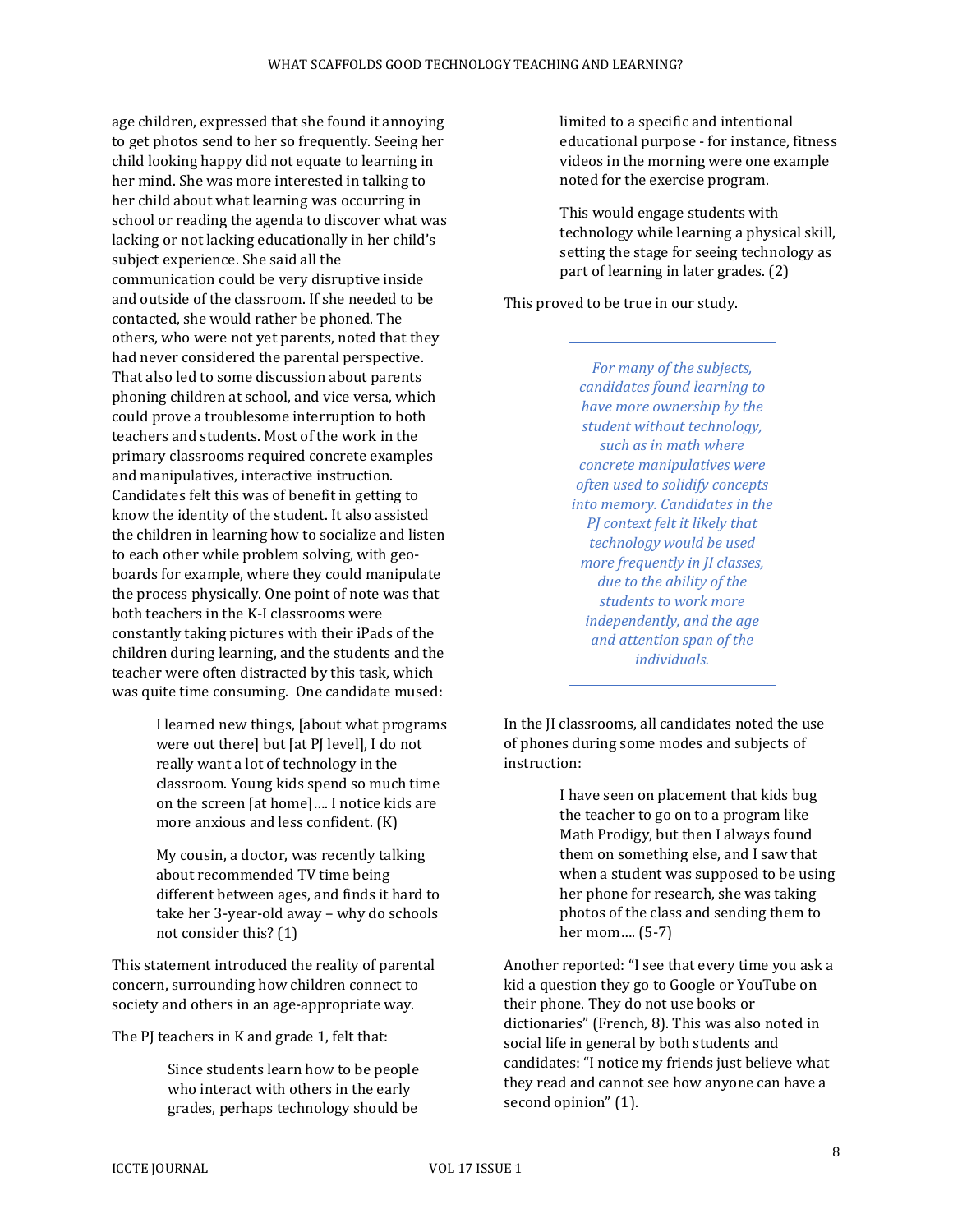These comments demonstrated the lure of technology supersedes age. Candidates noted that, even as adults, the lure to be browsing or distracted while on a digital device was a reality. The social concern of safety was also raised in context with the pervasive presence of technology: "Nowhere is safe anymore, as bullying can follow you on the cell phone – tech is everywhere" (5-7). Because it is everywhere invasively, there is a burgeoning reliance on technology.

Comments also included some conversation regarding the cultural worldview toward social transhumanism, a worldview that says being human is not enough. Humans need to be technologically modified (Gay, 2018). These concerns were related to candidates' personal philosophies on becoming fully human.

Candidates recognized the benefits of using video technology in subjects like French, to visit Paris online, view authentic conversations, create commercials as projects, etc., and in science, to view experiments or natural phenomenon and weather, as well as to connect to other countries in social studies.

The Pavlovian response to the pings and alerts from phones were recognized by candidates as a great deterrent to attention. Phones were directed by the teacher to be used for specific subjects and tasks, but often the candidates noted that what they were to be used for was not what the students were viewing. Since a teacher would hardly be able to view 25 individual phones, for example, this was not surprising, but it did provoke some discourse on when and where they could be profitably used for direct instruction. One student pondered whether phones really needed to be used at all, since the distraction factor was so great it appeared to outweigh the gain.

#### **Focus Session 3**

During focus group 3, the key questions for the study were posed to the teacher in the classroom and to the student recipients of the learning. Candidates asked teachers: (a) What is the tech policy of the school? (b) What is the classroom teacher's personal philosophy for using

technology? Students were asked, (c) Do you think using technology helps your learning? Responses from teachers were charted and are represented here as findings from discussion. One thing to note in this group session was that answers to these questions did not always ensure consistency between schools. Of five schools in the study, only one school had a technology philosophy or policy – no phones in the classroom. Students in JI were allowed to use phones in the classroom when they were part of instruction for the school, even with the no phone policy. In the other four schools, students appeared to have their phones handy most of the time, unless the teacher directed otherwise.

The other four schools in this study, to the knowledge of the classroom teachers, had no school policy for using technology, and the candidates felt that these schools likely preferred screened access and blocking of sites of view as being sufficient. This was a surprise to the teacher candidates in both the PJ and JI grades, considering the emphasis education in schools put on the increasing use of digital learning. Although this fit the criteria of limiting access to technology, it was not really a policy on considerations of when and when not to use technology in learning, and there was no communication of this to the classroom teacher. The presence of technology was seen in the same light as a new whiteboard replacing the old chalk board. It was a device, but its implications were not fully expanded to incur instruction on its interaction with the learning of the student.

When candidates asked teachers if they had a personal philosophy for when to use or not use technology, none of them could voice a response. Some said they liked or disliked it in the classroom, but their comments did not link to furthered learning on the part of themselves or the student. They did know when they did not find technology helpful (i.e., when students were not doing what they were supposed to do with a device), or when the students were not being attentive in class due to the distraction of other devices. Candidates did voice that all teachers recognized that they competed with technology for attention when its presence increased in the classroom.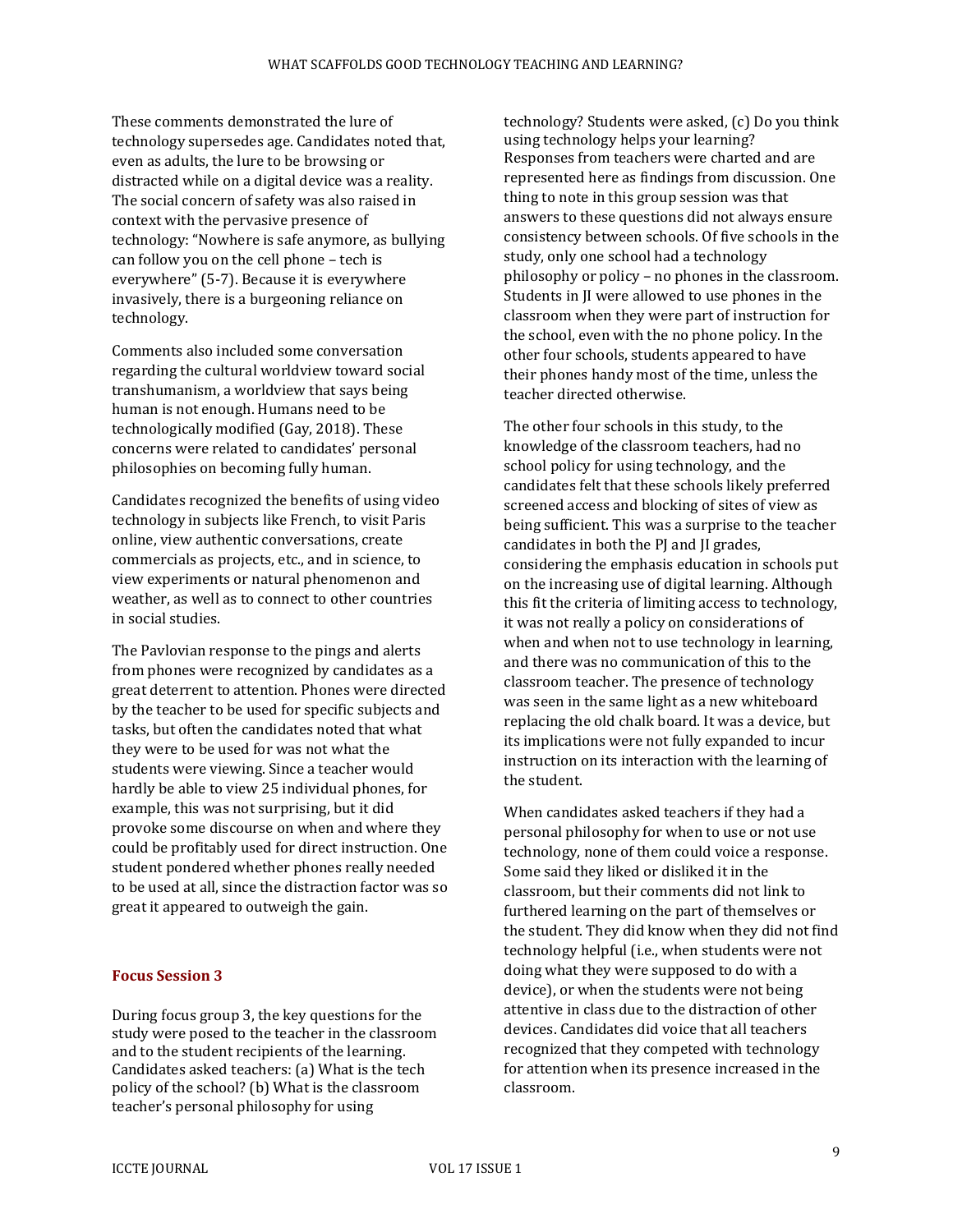The most interesting observations came from Candidate interaction with students. The numbers following the comments represent the grade of the student.

> Most of my students in grade 7 would prefer not using technology in the classroom because it is distractive and they like it for games, so this does not fit with education as we think of it. (7)

Students recognize they spend too much time on technology (iPad searches, etc.) …FSL strategies at my school still favor face to face conversation to speak and understand French. [When students use] Google Translate – students are often incorrect in proper spelling, accents, etc. [since context is not considered in search engines]. (8)

Most of my students view digital tech use as "edu-tainment"; not as authentic educational learning. They play Fortnight and video games at home and watch Netflix. Whenever they can be, they are on their devices. … One of the drawbacks to constant use of digital devices is the heavy reliance of it to do lessons or work. Some students find it difficult to manipulate the technology and it can take time away from their learning both inside and outside the classroom – and this can be the same for teachers. (8)

Students notice they become anxious or aggressive if online too much in a day. (8)

#### **Focus Session 4**

The social and personal impact of technology on human life was also a point of concern. One candidate said she was in a restaurant and saw a couple talking to each other one their phones, even when they could talk face to face across the table. One other emergent topic not previously considered at the onset of this study was how the home life and students on the ASD spectrum were being affected socially by technology in positive and negative ways.

One teacher in JI noted that one of her students with ASD spent school and home time on the

computer (5-7). He was given an iPad as soon as he got home. He could get around all the filters at school and home and used the iPad for things other than research or learning most of the time when at school. Another candidate noted that a student in her class was always searching for the iPad, and had a tantrum if it could not be found. These observations were related to an article (Shermer, 2018) we read between focus sessions, showing the link between how teaching from within a social awareness could help both teachers and students navigate or recognize life skills and perseverance skills, such as delayed gratification, for future adulthood both inside and outside of the classroom.

A discussion on the use of picture taking in the primary grades also led to a professional discussion on professional conduct and privacy issues. Should classroom photos be sent home or elsewhere, or viewed on school sites? Classroom teachers were also exhibiting high reliance on technology, i.e., checking their phones, etc., during class, which detracted from professionalism. Candidates also discussed the Canadian Medical Association advice for screen time daily at age levels, questioning if schooling and home saturated and exceeded these safe parameters. The candidates themselves also commented on how much poorer their vision was with so much screen time, and how tired they were after being online.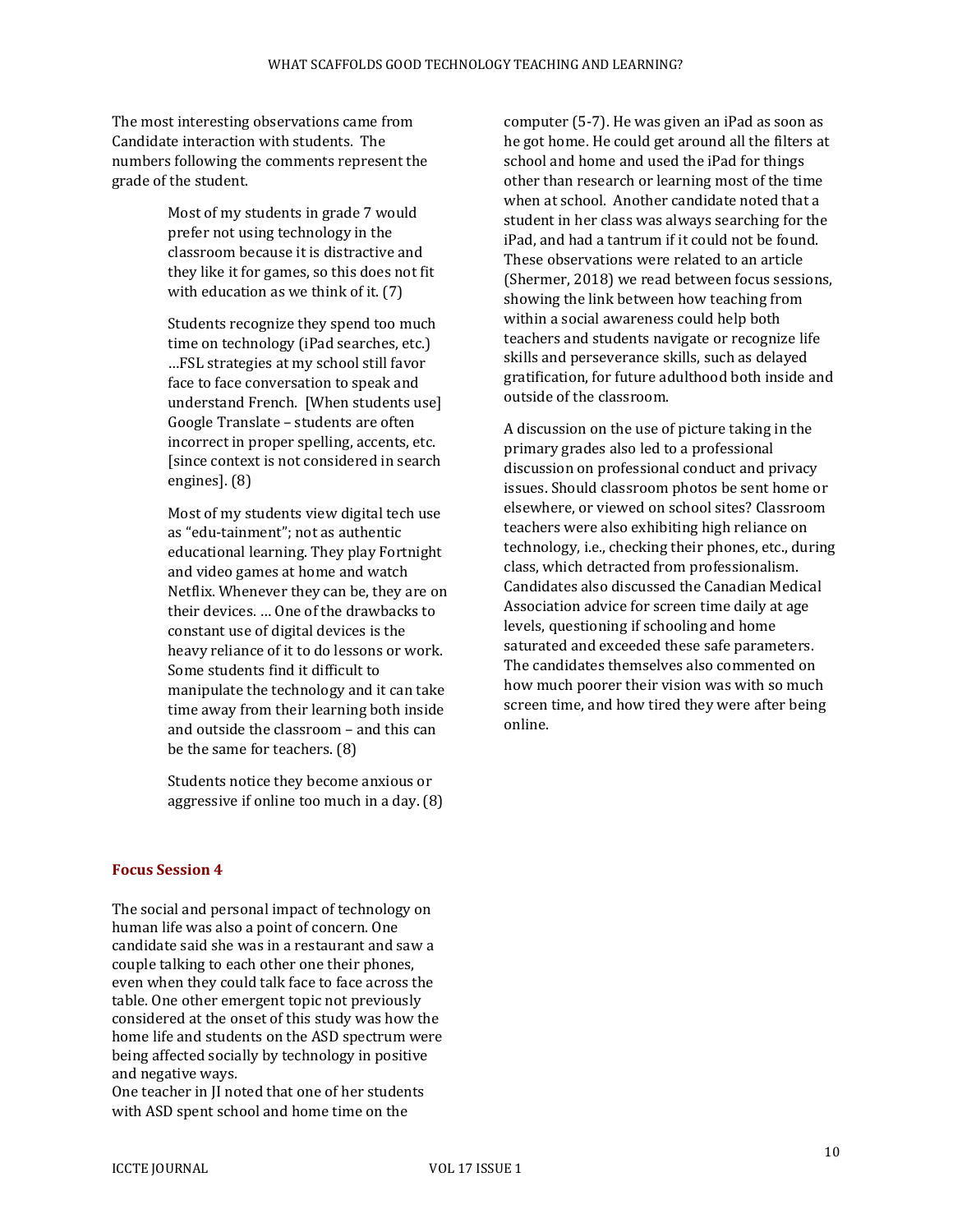#### **Conclusion**

In considering their learning, the teacher Candidates felt that the following suggestions may be useful regarding technology use in the classroom.

- All teachers should be aware of their own philosophy for education and using technology before they enter a classroom as it will inform their choices in using technology.
- The biggest problem you will have with teaching students is to compete with technology for their attention.
- Use technology wisely for learning purposes where it enhances learning in meaningful ways. Do not do something with technology if you could do it more creatively without it.
- Read books and articles about the social aspects of technology as well as those in your vocational discipline.
- Remember teachers teach humans; we do not go to schools just to amuse students but to educate them to be fully human intellectually and socially.

In summary, we are sure these Christian teachers will be better educators because of this experience and inquiry into the questions they found significant. It also emerged that having a philosophy of education for teaching is more powerful than one may think. Even though this study is small, the focus on intentionally being fully human as a teacher and a student is key to its essence, no matter where one may teach. Technology is a gift that must be wisely used by educators, or it could, as one candidate stated,

lead to easily becoming a lazy teacher who uses technology to think with their eyes, rather than who encourages creative, thoughtful, and purposeful learning.

> *Findings from this study revealed the divide between theory and learning. Even if newer teachers in teacher training were informed about the larger pros and cons of facilitating technology for learning, this learning may not filter down into practice. It became evident that more attention to training not simply in how to be technological, but in how to think wisely about using technology as a learning tool would be helpful to new teachers.*

One final insight came from their focus on a personal philosophy, shared in focus session one in this paper. When technology was increased to a point where it was central to learning, the students saw this philosophy for teaching emerge. From their original stance on why they educate in focus session 1, we found this philosophical switch quite sobering as a virtual philosophy of education. When being fully human is displaced with being technologically efficient in a digital age, the following philosophy emerges: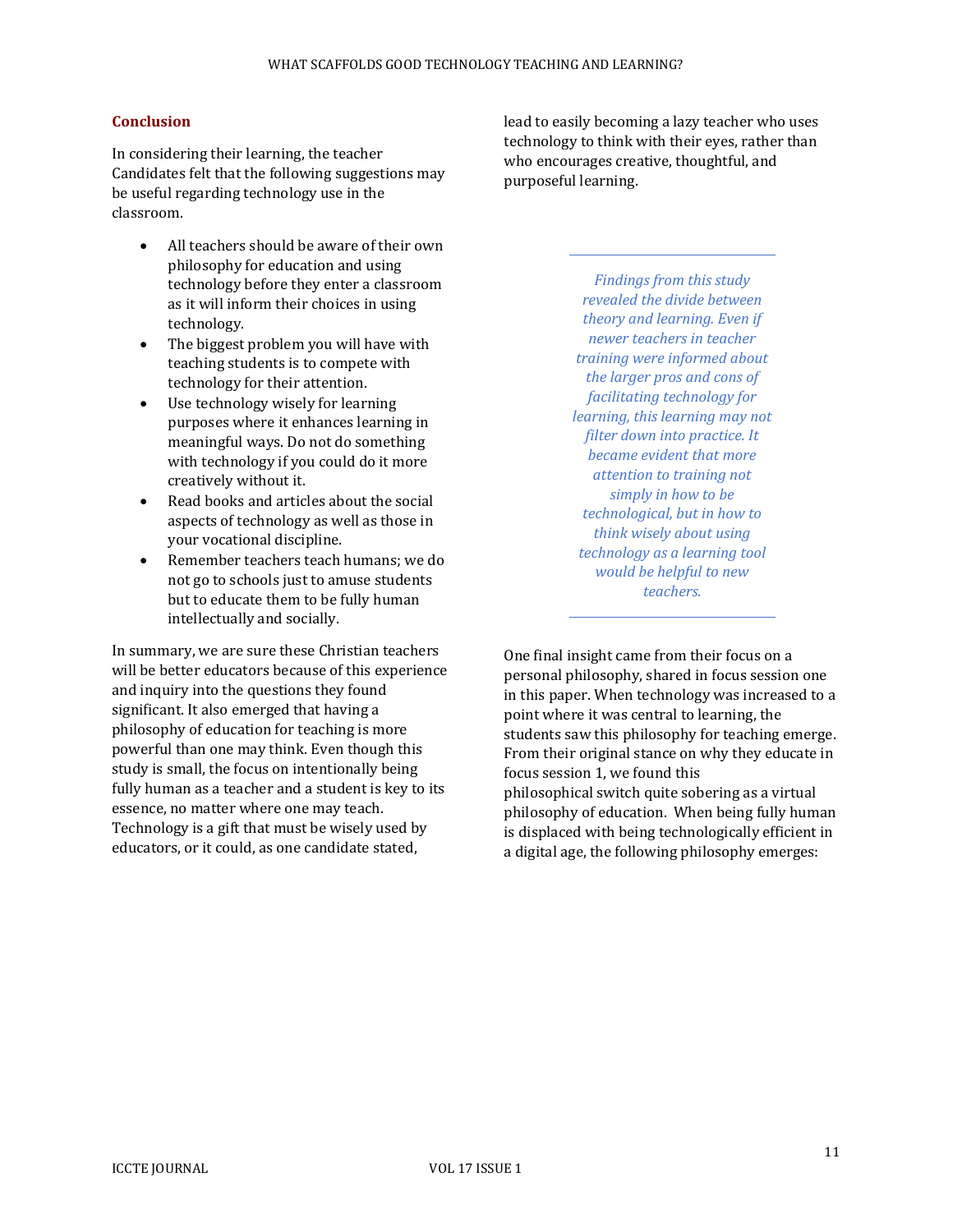#### **Figure 3: A Virtual Philosophy of Education**

*A teacher's job is to lead and influence kids in becoming part of the digital age by helping them adapt to technology. These skills [technology] will come to you because you live in the world, but you much first know how to become effective and efficient because this is the higher thing.*

*What it means to be educated as being fully Technological separates humanity into a separate reality*

*Human relationships need to be subordinated to a lower level of importance than becoming technologically proficient*

*Technology should be given to people until they can differentiate this*

This perception reveals that our philosophy of education could be reversed if accommodated to a transhumanist perspective on education (Gay, 2018). Presenting from a device is addictive and was designed to be addictive. In the absence of

purpose, the overuse of, or abuse of technology, could inadvertently lead to a very mechanical teacher; perhaps deadening the creative need for deep reflective thought. At that point, technology could remove the purpose of education and eventually kill the ontological and educational heart of the teacher.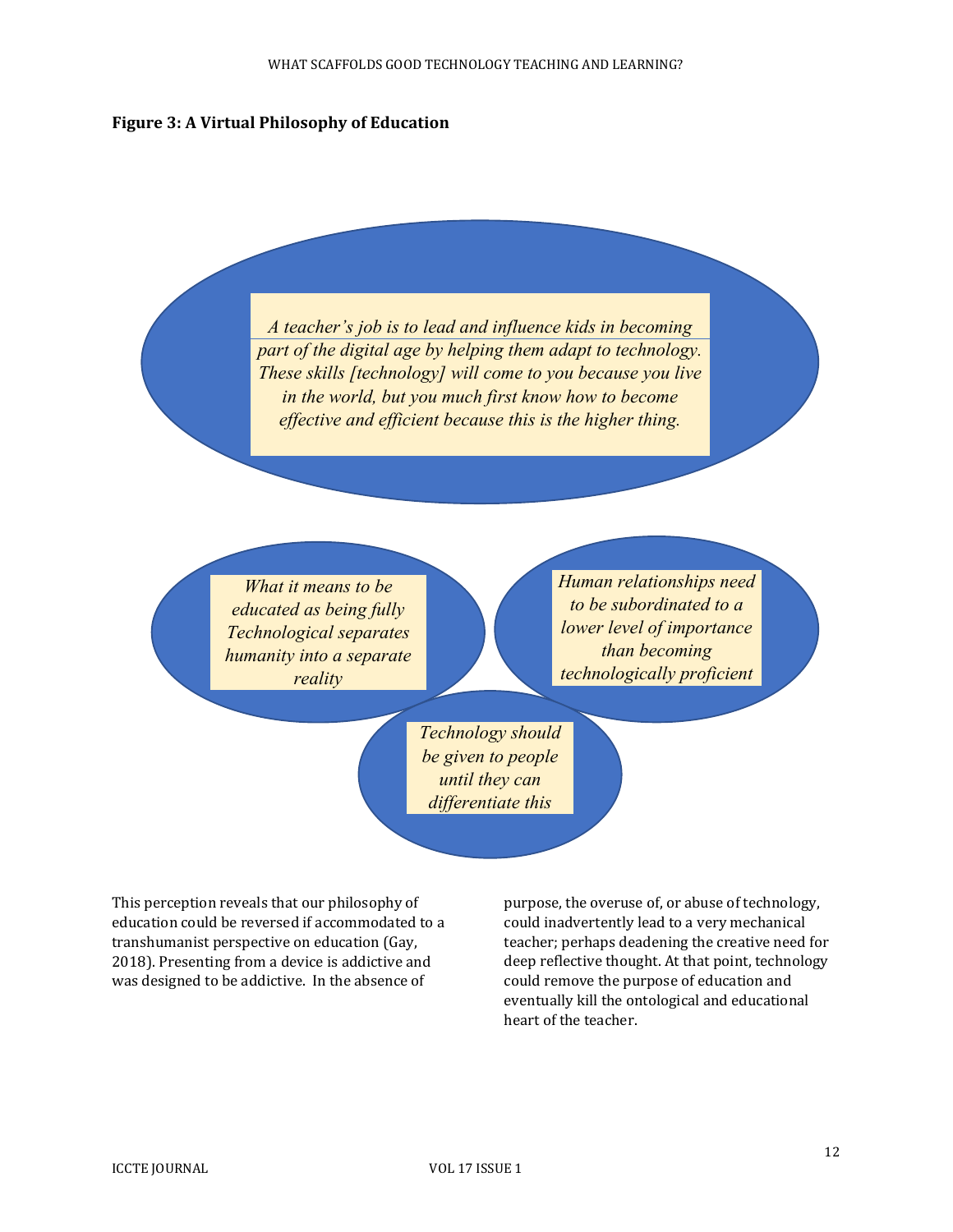#### References

Baek, Y., Jung, J., & Kim, B. (2008). What makes teachers use technology in the classroom? Exploring the factors affecting facilitation of technology with a Korean sample. *Computers & Education*, *50*(1), 224-234. https://doi.org/10.1016/j.compedu.2006.05.002

Bakhtin, M. (1986). The problem of speech genres (V. W. McGee, Trans.). In *Speech genres and other late essays* (pp. 60-102). University of Texas Press, Briel, H. (2021). Screen ontologies or teaching the virus a lesson: A few things that work in online education and a few that don't. *IAFOR Journal of Cultural Studies*, *6*(2), 5-31. DOI:10.22492/ijcs.6.2.01

Brush, T., & Saye, J. (2009). Strategies for preparing preservice social studies teachers to effectively integrate technology: Models and practices. *Contemporary Issues in Technology and Teacher Education*, *9*(1), 46-59. https://www.learntechildb.org/primary/p/2830  $0/$ 

Caine, V., Estefan, A., & Clandinin, J. (2013) A return to methodological commitment: Reflection on narrative inquiry. *Scandinavian Journal of Educational Research*, *57*(6), 574-586. DOI: 10.1080/00313831.2013.798833

Ersoy, A., & Bozkurt, M. (2015). Understanding an elementary school teachers' journey of using technology in the classroom for sand table to interactive whiteboard. *International Electronic Journal of Elementary Education*, *8*(1), 1-20.

Gay, C. (2018). *Modern technology and the human future*. InterVarsity Press.

Gee, P. (2005). *An introduction to discourse analysis: Theory and method* (2nd ed.): Routledge.

Gilakjani, A. P. (2013). Factors contributing to teachers' use of computer technology in the classroom. *Universal Journal of Educational Research*, *1*(3), 262-267.

Harris, M. (2014). *The end of absence: Reclaiming what we've lost in a world of constant connection*. HarperCollins Publishing.

Hannafin, R., & Savenye, W. (1993). Technology in the classroom: The teacher's new role and resistance to It. Educational Technology, 33(6), 26-31.

https://www.learntechlib.org/primary/p/28300/

Koehler, M., Mishra, P., Bouck, E., DeSchryver, M., Kereluik, K., Shin, T. S., et al. (2011). Deep-play: developing TPACK for 21st century teachers. *International Journal of Learning Technology*, *6*(2), 146-163. DOI: 10.1504/IJLT.2011.042646

Li, L., Zhou, Y., & Augiton, R. (2015). How and why digital generation teachers use technology in the classroom: An explanatory sequential mixed methods study. *International Journal for the Scholarship of Teaching and Learning*, *9(*2), 1-9. https://doi.org/10.20429/ijsotl.2015.090209

McKnight, K., O'Malley, K., Ruzic, R., Horsely, M., Franey, J., & Bassett, K. (2016). Teaching in a digital age: How educators use technology to improve student learning. *Journal of Research on Technology in Education, 48(*3), 194-211. https://doi.org/10.1080/15391523.2016.117585 6

Mercer, N., Hennessy, S., & Warwick, P. (2019). Dialogue, thinking together and digital technology in the classroom: Some educational implications of a continuing line of inquiry. *International Journal of Educational Research*, 187-199. https://doi.org/10.1016/j.ijer.2017.08.007

Pace, L. K. (2009). Ontological explorations: A narrative approach in qualitative inquiry. *Qualitative Inquiry*, *15*(2), 409-420.

Palmer, P. J. (2000). *Let your life speak*. Jossey-Bass Inc.

Postman, N. (1993). *Technopoly: The surrender of culture to technology*. Vintage Books.

Ross, S., Morrison, G., & Lowther, D. (2010). Educational technology research past and present: Balancing rigor and relevance to impact school learning. *Contemporary Educational Technology*, *1*(1), 17-35. https://doi.org/10.30935/cedtech/5959

Ruggeiro, D., & Mong, C. (2015). The teacher technology integration experience: Practice and reflection in the classroom. *Journal of Information*